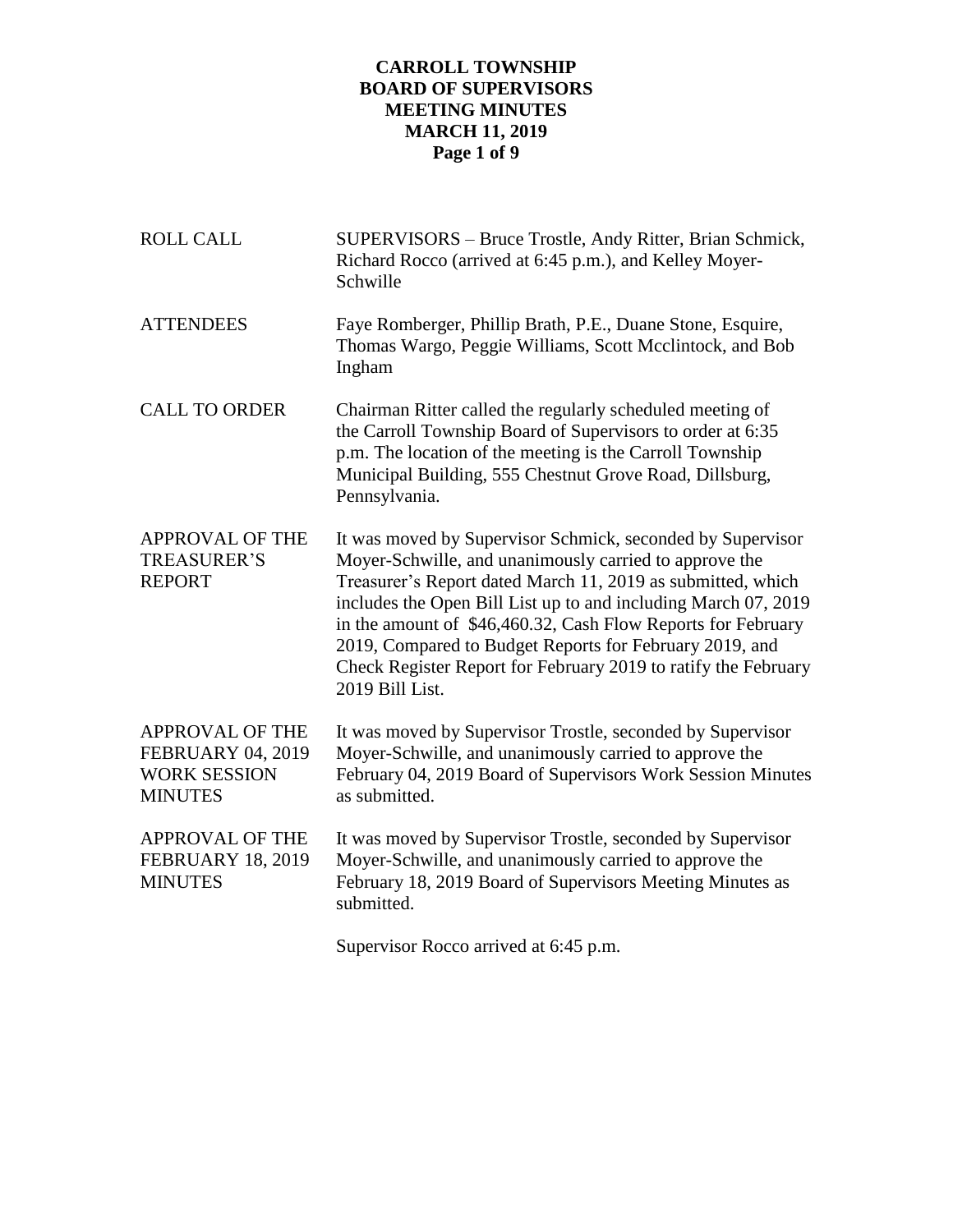# **CARROLL TOWNSHIP BOARD OF SUPERVISORS MEETING MINUTES MARCH 11, 2019 Page 2 of 9**

| <b>FIRE REPORTS</b>                                                                                   | Chief Scott McClintock presented the Northern York County<br>Fire Rescue Report for February 2019.                                                                                                                                                                                                                                                                                                                                                                                                                                                                                                                                                                                                                                                                                                                                                                                                                                                                                                 |
|-------------------------------------------------------------------------------------------------------|----------------------------------------------------------------------------------------------------------------------------------------------------------------------------------------------------------------------------------------------------------------------------------------------------------------------------------------------------------------------------------------------------------------------------------------------------------------------------------------------------------------------------------------------------------------------------------------------------------------------------------------------------------------------------------------------------------------------------------------------------------------------------------------------------------------------------------------------------------------------------------------------------------------------------------------------------------------------------------------------------|
|                                                                                                       | Chief McClintock showed the Board the new thermal imaging<br>camera that the Department purchased. They purchased a total<br>of four thermal imaging cameras. He also stated the<br>Department received a 50/50 Grant. The grant total is<br>\$6,304.00.                                                                                                                                                                                                                                                                                                                                                                                                                                                                                                                                                                                                                                                                                                                                           |
|                                                                                                       | Supervisor Schmick questioned how things are going as far as<br>getting volunteers.                                                                                                                                                                                                                                                                                                                                                                                                                                                                                                                                                                                                                                                                                                                                                                                                                                                                                                                |
|                                                                                                       | Supervisor Moyer-Schwille questioned when the upcoming<br>fundraisers are scheduled.                                                                                                                                                                                                                                                                                                                                                                                                                                                                                                                                                                                                                                                                                                                                                                                                                                                                                                               |
| <b>RESOLUTION</b><br><b>NUMBER</b><br>2019-10<br>YORK COUNTY<br>2018 HAZARD<br><b>MITIGATION PLAN</b> | It was moved by Supervisor Schmick, seconded by Chairman<br>Ritter, and unanimously carried to adoption Resolution<br>Number $2019-10 - A$ Resolution by the governing body of<br>Carroll Township that the York County 2018 Hazard<br>Mitigation Plan is adopted as its Official Hazard Mitigation<br>Plan and is to be implemented by the agencies identified within<br>the Plan to extent/time frame determined feasible by the<br>governing body of Carroll Township and the identified<br>cooperating agencies.                                                                                                                                                                                                                                                                                                                                                                                                                                                                               |
| PUBLIC COMMENT                                                                                        | Chairman Ritter asked for public comment.                                                                                                                                                                                                                                                                                                                                                                                                                                                                                                                                                                                                                                                                                                                                                                                                                                                                                                                                                          |
|                                                                                                       | Bob Ingham $-$ Logan Park Authority $-$ is here tonight to give<br>the Board an update on the Park's projects for 2019. The<br>Authority is one member short of a full board. Dillsburg<br>Borough is short by one member. Dillsburg is in the process to<br>fill this position. May 4, 2019 is the scheduled spring cleanup<br>for the park. They are planning to install a Bio Swale Program<br>in the park. Twelve tons of River Rock is needed for this<br>project. Range End Country Club donated six tons of River<br>Rock and Logan Park Authority purchased the other six tons.<br>The bathrooms at Logan Park will be opened on March 30 <sup>th</sup> .<br>Logan Park is planning on building a storage unit by the barn<br>to house the National Night Out equipment (grills, tents, $\&$<br>etc.) This will cost approximately \$3,500.00. They are<br>looking at extended electric to the lower part of the park to<br>service the shed and lights for this area. Logan Park received |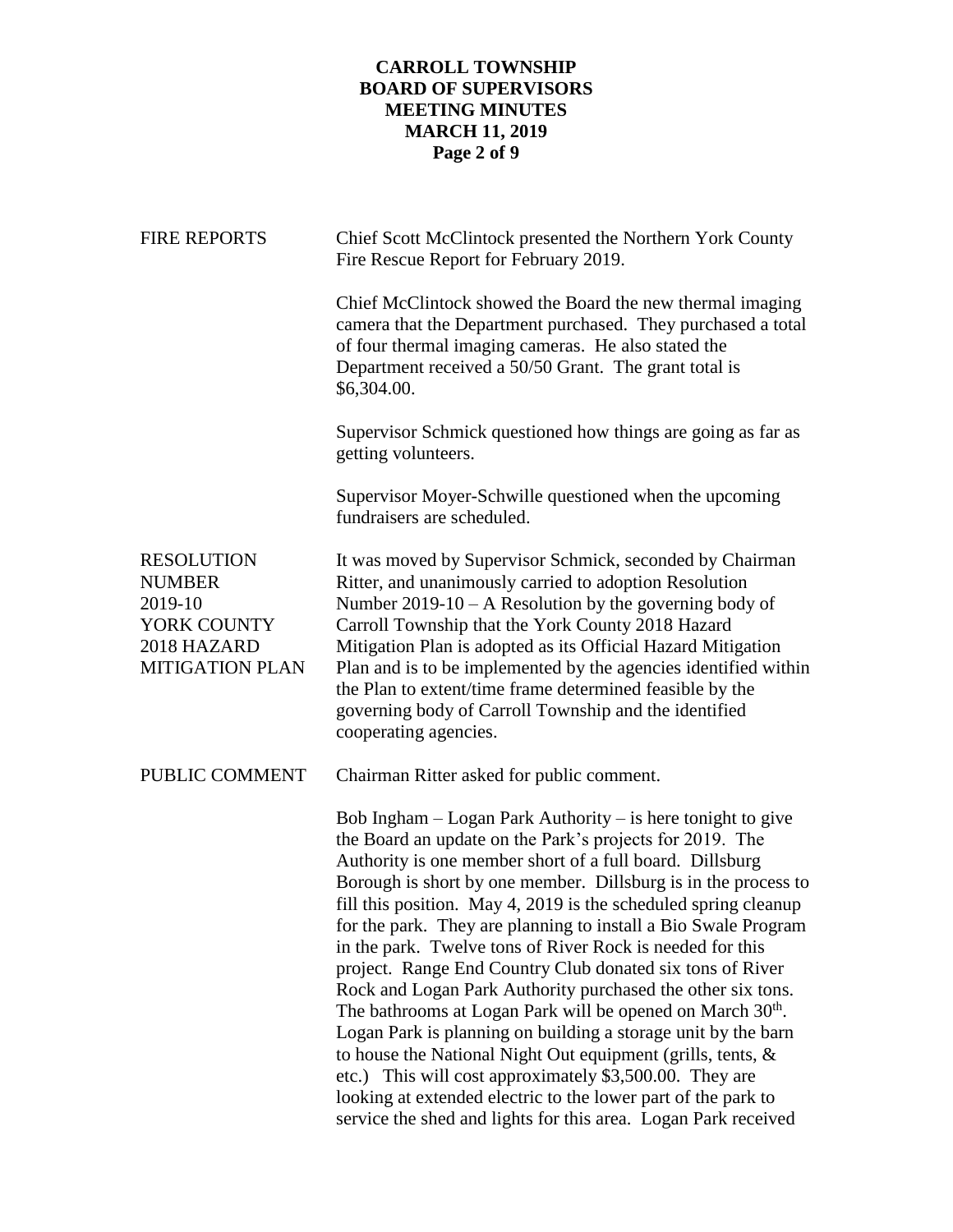## **CARROLL TOWNSHIP BOARD OF SUPERVISORS MEETING MINUTES MARCH 11, 2019 Page 3 of 9**

| PUBLIC COMMENT<br><b>CONTINUES</b>                         | the old playground equipment from Dillsburg Elementary.<br>They are planning to install this equipment where the<br>volleyball court is located.                                                                                                                                                                                                                                                                                                                                                                                                                                                                                                                                                                                                                           |
|------------------------------------------------------------|----------------------------------------------------------------------------------------------------------------------------------------------------------------------------------------------------------------------------------------------------------------------------------------------------------------------------------------------------------------------------------------------------------------------------------------------------------------------------------------------------------------------------------------------------------------------------------------------------------------------------------------------------------------------------------------------------------------------------------------------------------------------------|
| <b>MS4 ANNUAL</b><br>PUBLIC MEETING<br><b>PRESENTATION</b> | Phillip Brath, P.E. from Barton & Loguidice gave an Annual<br>Public Meeting Presentation on MS4 (Municipal Separate<br>Storm Sewer System).                                                                                                                                                                                                                                                                                                                                                                                                                                                                                                                                                                                                                               |
|                                                            | $MS4$ – Public Education – Annual Reporting – As part of the<br>compliance activates, the Township Engineer provides an<br>overview of the MS4 (Municipal Separate Storm Sewer<br>System) activities that have occurred during the year. This will<br>constitutes the Engineer's Public Report for the year, ending<br>June 30, 2019. Carroll Township received an NPDES<br>(National Pollutant Discharge Elimination System) Permit in<br>2003 and renewal permits in 2015 and pending for 2018 and<br>still pending 2019. The current permit expires at midnight on<br>March 15, 2018. Carroll Township submitted a General Permit<br>Application or NOI for renewal this past year on September 15,<br>2017. The actual paper permit has not been received from<br>DEP. |
|                                                            | MS4 – Why Are We Doing It? – Impaired Streams in Carroll<br>Township – PA DEP 2014 Integrated 303(d) List Impairments:<br>Chesapeake Bay (Nutrients/Sediment) – Yellow Breeches<br>(Attaining Standard), Unnamed Tributaries to the Yellow<br>Breeches (Siltation) – Dogwood Run & Stoney Run (Siltation)<br>- Fishers Run (Siltation) – Conewago Creek (Siltation) – North<br>Branch Bermudian Creek (Nutrients, Siltation). Most of<br>Carroll Township is within the Yellow Breeches Creek<br>Watershed.                                                                                                                                                                                                                                                                |
|                                                            | Pollutant Reduction - Chesapeake Bay TMDL - Chesapeake<br>Bay Pollutant Reduction Plan - Carroll Township falls under<br>this requirement - The Township is working with York County<br>Stormwater Consortium (YCSWC) on the "York County<br>Regional Chesapeake Bay Pollutant Reduction Plan"                                                                                                                                                                                                                                                                                                                                                                                                                                                                             |
|                                                            | Pollutant Reduction Planning – Based on pollutant loading of<br>approximately 25 Million lbs. /year, YCSWC Chesapeake Bay<br>PRP TSS Load Reduction goal was 2,443,984 lbs. /year. There<br>is no Carroll Township specific loading data in the Regional                                                                                                                                                                                                                                                                                                                                                                                                                                                                                                                   |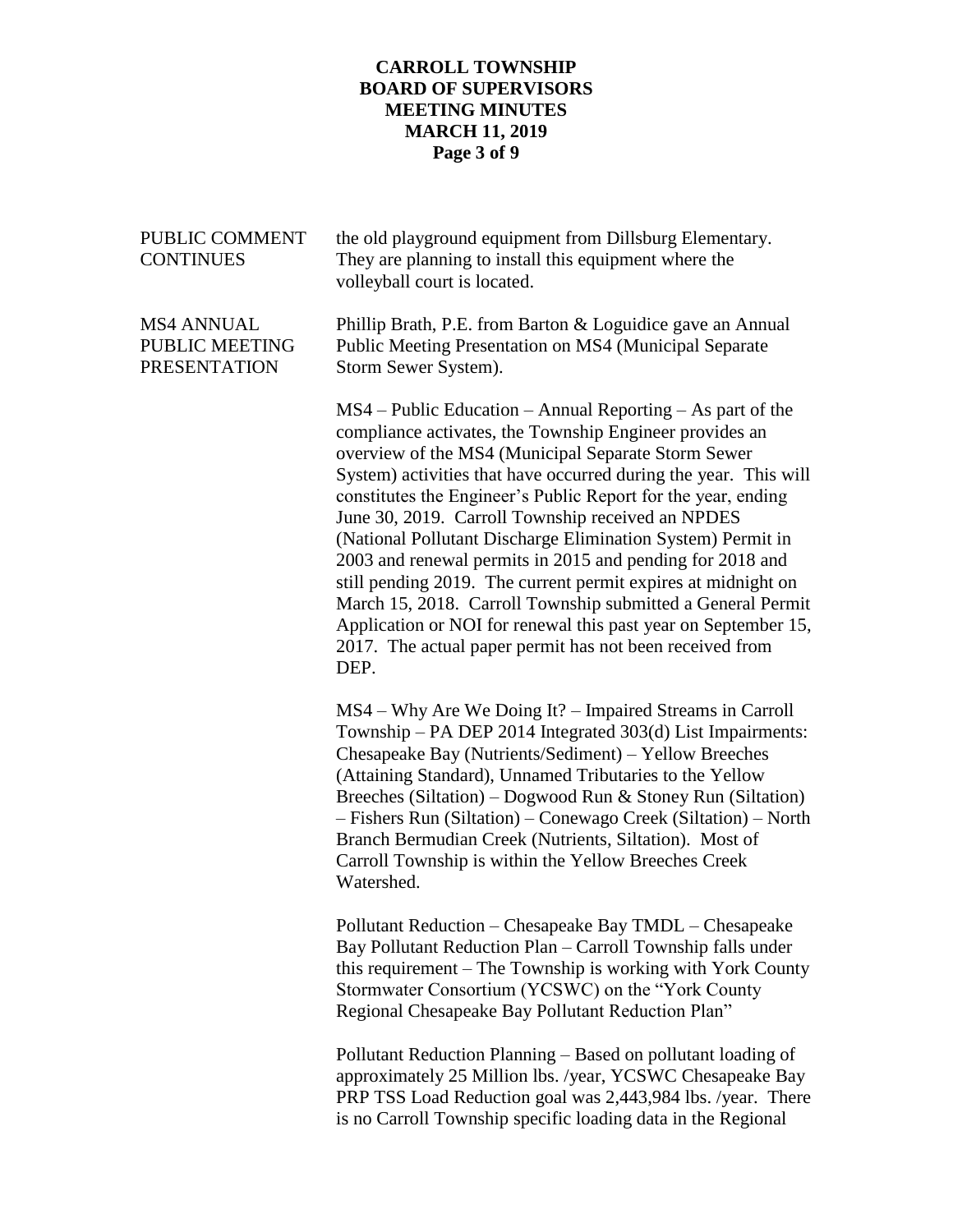### **CARROLL TOWNSHIP BOARD OF SUPERVISORS MEETING MINUTES MARCH 11, 2019 Page 4 of 9**

MS4 ANNUAL CBPRP, but it appears Carroll Township Load Reduction PUBLIC MEETING requirement is about 80,000 lbs. /yr. based on approximately PRESENTATION  $1/5<sup>th</sup>$  of the 4M lbs. /year loading in Yellow Breeches CONTINUES watershed, plus some from Conewago Creek.

> Carroll Township is going to repair the Chestnut Hollow Basin. The existing Basin Design condition is a flat bottom grass surface basin.

Carroll Township Program Status – Education and Public Participation (MCM1 and MCM2): The Township will continue to improve these programs to educate businesses. There are stormwater brochures available in the lobby, Newspaper advertisement was placed with CAPCOG, education was provided by CAPCOG. Newsletter with MS4 information was sent out to residents and businesses. Continued to work with Yellow Breeches Watershed Association which also provides Public Education and Public Participation opportunities.

Illicit Discharge Detection and Elimination (IDD&E) (MCM3) – New GIS based storm sewer map and Municipal Asset Inventory – Continue to upgrade and update map – Continue to review questionable outfall locations as shown on the GIS map and add, remove or re-designate outfalls and outlets as needed. – Private system & BMP mapping is good, but continues to needs attention – Complete 2019 Outfall Inspections.

Construction Site Stormwater Runoff Control (MCM4) - Plans are reviewed by the Township Engineer's office for compliance with the Stormwater Management Ordinance – The Township's memo of understanding (MOU) with the County outlines the Conservation District responsibilities with respect to MCM4. Most MCM4 compliance activities are delegated to the Conservation District, however the Township is still ultimately responsible for compliance.

Post-construction Stormwater Management in New Development and Re-development (MCM5) is implemented during and after construction – As-built Plans are required for all completed projects, which are reviewed by the Township Engineer for compliance with the Ordinance. – The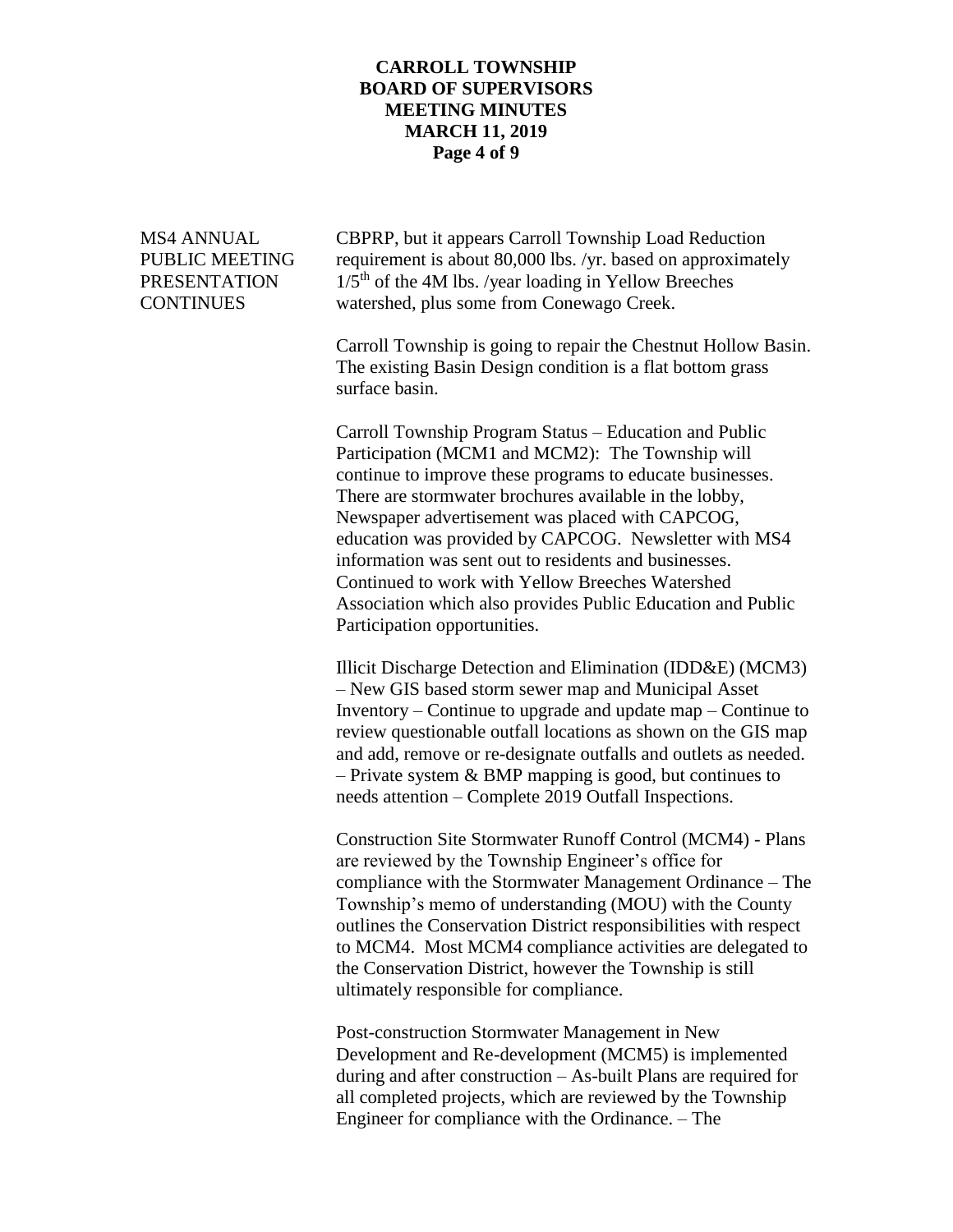#### **CARROLL TOWNSHIP BOARD OF SUPERVISORS MEETING MINUTES MARCH 11, 2019 Page 5 of 9**

MS4 ANNUAL Construction phase items of MCM5 are delegated in the MOU PUBLIC MEETING to the Conservation District. Continue the process of creating PRESENTATION an inventory data list for all projects which are completed to CONTINUES follow-up the Operations and Maintenance (O&M) responsibilities. The permit requires a legal framework for enforcing and recording proper operation and maintenance of post construction stormwater management facilities (both private and municipally owned). Update and detail stormwater management BMP's on the GIS map.

> Pollution Prevention/Good Housekeeping for Municipal Operations (MCM6) – For the Township, most Municipal Operations are performed outside of the permit area, so the requirements for Carroll Township are minimal and mostly include cleaning inlets and maintenance (sweeping) of streets. Public Works Employees attend training at CAPCOG and other opportunities. MS4 Coordinator will also provide training where appropriate. Training attendance is mandatory and must be recorded. Grant for leaf collection equipment.

Third Party Reliance – County Conservation District, Partner Municipalities, Watershed Associations – Legal Structure/Agreements – complete in place.

Recordkeeping – Data Management and Documentation – Complete set of files and documents relating to all MCMs – always in process. Consider third Party Software – MS4Web or other.

Annual Reporting – Reporting period end date for 2019 will be June 30, 2019, Annual Report is Due in September 2019, and Opportunity to Amend Management Plan.

Residents – What can I do? – The goals of all MS4 program and the Township are to reduce the discharge of pollutants from the Township, to protect water quality and to satisfy requirements of the Clean Water Act. – What can you do? Get involved.

Storm water from your home and from the public streets goes into a storm sewer, which goes directly into streams. This water is not cleaned in any way and does not go to the waste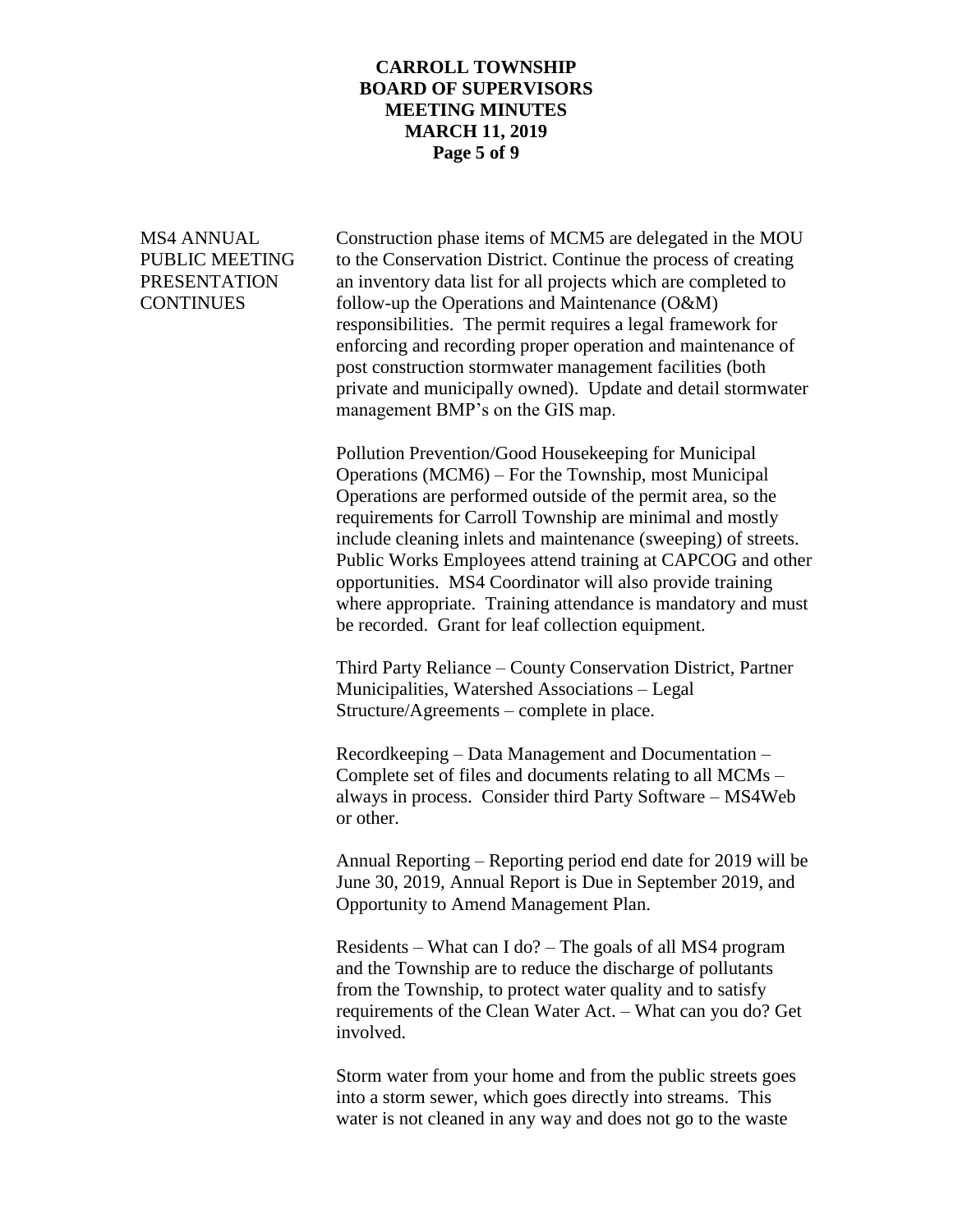### **CARROLL TOWNSHIP BOARD OF SUPERVISORS MEETING MINUTES MARCH 11, 2019 Page 6 of 9**

**CONTINUES** 

MS4 ANNUAL water treatment plant. The Township needs all of its PUBLIC MEETING residents to assist us in keeping our storm water and storm PRESENTATION water sewer system clean by doing the following:

> Dispose of water properly, clean up after your pets, use fertilizers properly and efficiently to prevent excess runoff, store materials, that could pollute stormwater, indoors, and wash your cars at a carwash or in the grass – don't let soapy water get to storm drains, don't blow grass clippings, dirt or leaves into the street.

> If you are a part of a Home Owners Association or have a stormwater facility on your property, please remember that it is a facility, like equipment, like a house, you need to maintain it. Get drawings and instructions for maintenance. Keep it clean of debris, keep it clear of invasive plants and brush, Mow it appropriately weekly (or as appropriate) at  $3 - 6$ " for embankments, Monthly or twice a year for bottom, dependent upon features, make sure any structures, pipes or concrete are maintained, and remove sediment build up.

> Don't be afraid of your BMP. You have a responsibility to maintain your BMP in the design condition as a minimum, but that doesn't mean you can't make it better. Treat it like a feature of your property instead of a wilderness where no one is allowed to enter. Remember that typically, it was built by a Contractor for lowest cost at minimum requirements to meet the Ordinance. Research what you can do to make it better, more appealing, better for the environment. Talk to the Township to make sure planned changes are consistent with the design intent and if it requires any permitting.

What Discharges are authorized by MS4 permit? – The following non-stormwater discharges are authorized by the General Permit: (as long as such discharges no not cause or contribute to pollution as defined in Pennsylvania's Clean Streams Law)

- 1. Discharges or flows from firefighting activities. (Life Safety)
- 2. Discharges from portable water sources including water line flushing and fire hydrant flushing, if such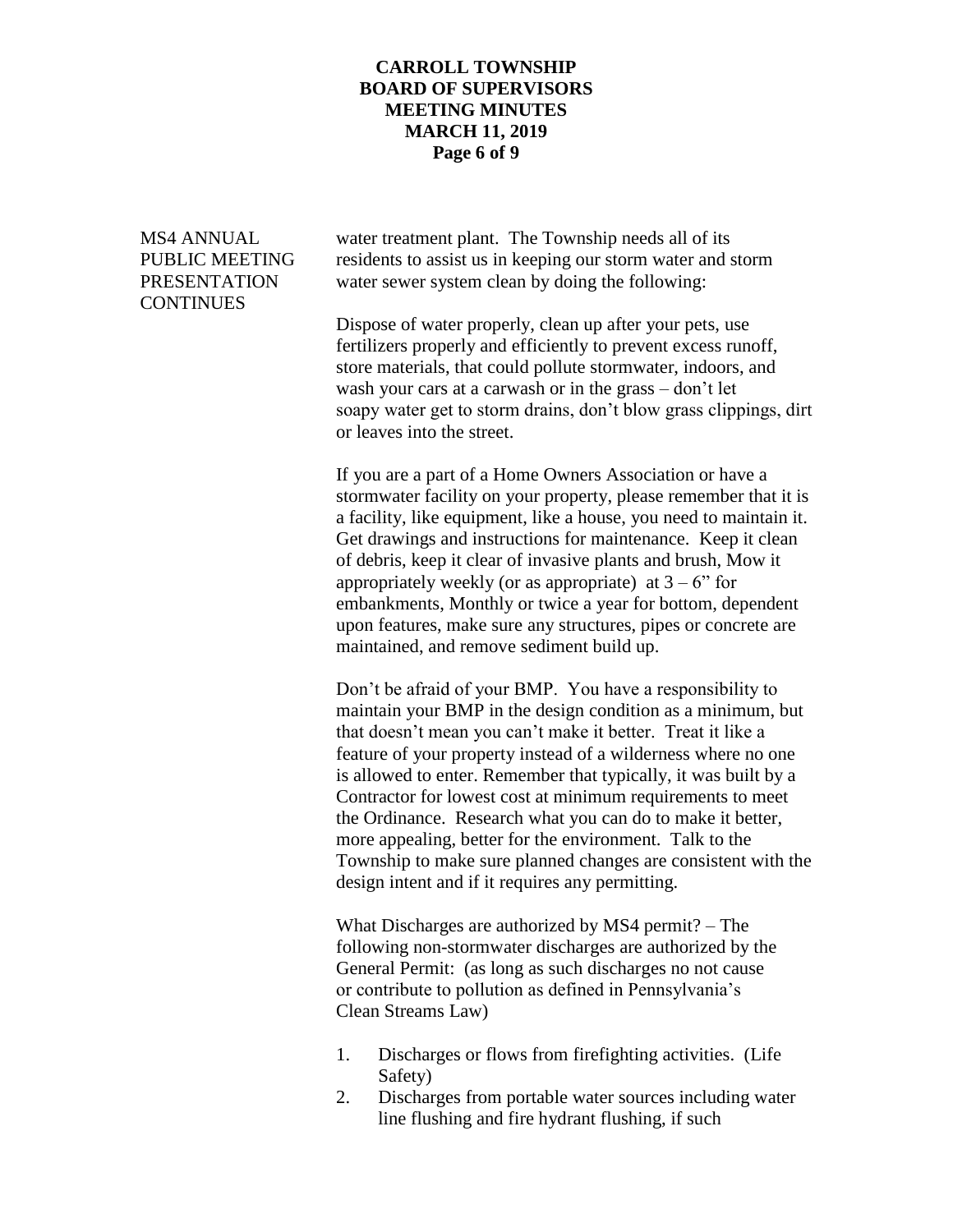## **CARROLL TOWNSHIP BOARD OF SUPERVISORS MEETING MINUTES MARCH 11, 2019 Page 7 of 9**

| <b>MS4 ANNUAL</b><br><b>PUBLIC MEETING</b><br><b>PRESENTATION</b><br><b>CONTINUES</b>           | discharges do not contain detectable concentrations of<br><b>Total Residual Chlorine.</b><br>Non-contaminated irrigation water, water from lawn<br>3.<br>maintenance, landscape drainage and flows from riparian<br>habitats and wetlands.<br>4.<br>Diverted stream flows and springs.<br>5.<br>Non-contaminated pumped ground water and water from<br>foundation and footing drains and crawl space pumps.<br>Non-contaminated HVAC condensation and water from<br>6.<br>geothermal systems.<br>7.<br>Residential (i.e., not commercial) vehicle wash water<br>where cleaning agents are not utilized.<br>8.<br>Non-contaminated hydrostatic test water discharges, if<br>such discharges do not contain detectable concentrations<br>of chlorine. |
|-------------------------------------------------------------------------------------------------|-----------------------------------------------------------------------------------------------------------------------------------------------------------------------------------------------------------------------------------------------------------------------------------------------------------------------------------------------------------------------------------------------------------------------------------------------------------------------------------------------------------------------------------------------------------------------------------------------------------------------------------------------------------------------------------------------------------------------------------------------------|
| <b>SOLICITOR</b>                                                                                | Solicitor Stone stated that he has given the Board a copy of                                                                                                                                                                                                                                                                                                                                                                                                                                                                                                                                                                                                                                                                                        |
| <b>COMMENTS</b>                                                                                 | the new Non Union Employee Manual.                                                                                                                                                                                                                                                                                                                                                                                                                                                                                                                                                                                                                                                                                                                  |
| CARROLL TWP.                                                                                    | Supervisor Moyer-Schwille stated the Carroll Township                                                                                                                                                                                                                                                                                                                                                                                                                                                                                                                                                                                                                                                                                               |
| <b>ZONING MAP</b>                                                                               | Zoning Map Committee will hold their start up meeting                                                                                                                                                                                                                                                                                                                                                                                                                                                                                                                                                                                                                                                                                               |
| <b>COMMITTEE</b>                                                                                | Tuesday, March $12th$ at 6:30 p.m. here at the Township                                                                                                                                                                                                                                                                                                                                                                                                                                                                                                                                                                                                                                                                                             |
| <b>UPDATE</b>                                                                                   | Building. This meeting is not a public meeting.                                                                                                                                                                                                                                                                                                                                                                                                                                                                                                                                                                                                                                                                                                     |
| <b>APPOINTMENT TO</b><br>THE CARROLL<br><b>TOWNSHIP</b><br><b>PLANNING</b><br><b>COMMISSION</b> | It was moved by Supervisor Schmick, seconded by Supervisor<br>Rocco, and unanimously carried to re-appoint Ronald Colvin<br>to the Carroll Township Planning Commission for a<br>four year term to expire March 2023.                                                                                                                                                                                                                                                                                                                                                                                                                                                                                                                               |
| <b>ADVERTISE</b>                                                                                | It was moved by Supervisor Moyer-Schwille, seconded by                                                                                                                                                                                                                                                                                                                                                                                                                                                                                                                                                                                                                                                                                              |
| <b>VACANT SEAT ON</b>                                                                           | Chairman Ritter, and unanimously carried to authorize the                                                                                                                                                                                                                                                                                                                                                                                                                                                                                                                                                                                                                                                                                           |
| <b>PLANNING</b>                                                                                 | Township Staff to advertise for Letter of Interests for the                                                                                                                                                                                                                                                                                                                                                                                                                                                                                                                                                                                                                                                                                         |
| <b>COMMISSION</b>                                                                               | vacant seat on the Carroll Township Planning Commission.                                                                                                                                                                                                                                                                                                                                                                                                                                                                                                                                                                                                                                                                                            |
| <b>HIRE APPRAISAL</b><br><b>COMPANY FOR</b><br><b>RECREATION</b><br><b>LAND</b>                 | It was moved by Supervisor Trostle, seconded by Supervisor<br>Moyer-Schwille, and unanimously carried to hire Remace LTD<br>to do the Appraisals on some properties in Carroll Township as<br>far as purchasing for recreation land in the amount of<br>\$1,400.00.                                                                                                                                                                                                                                                                                                                                                                                                                                                                                 |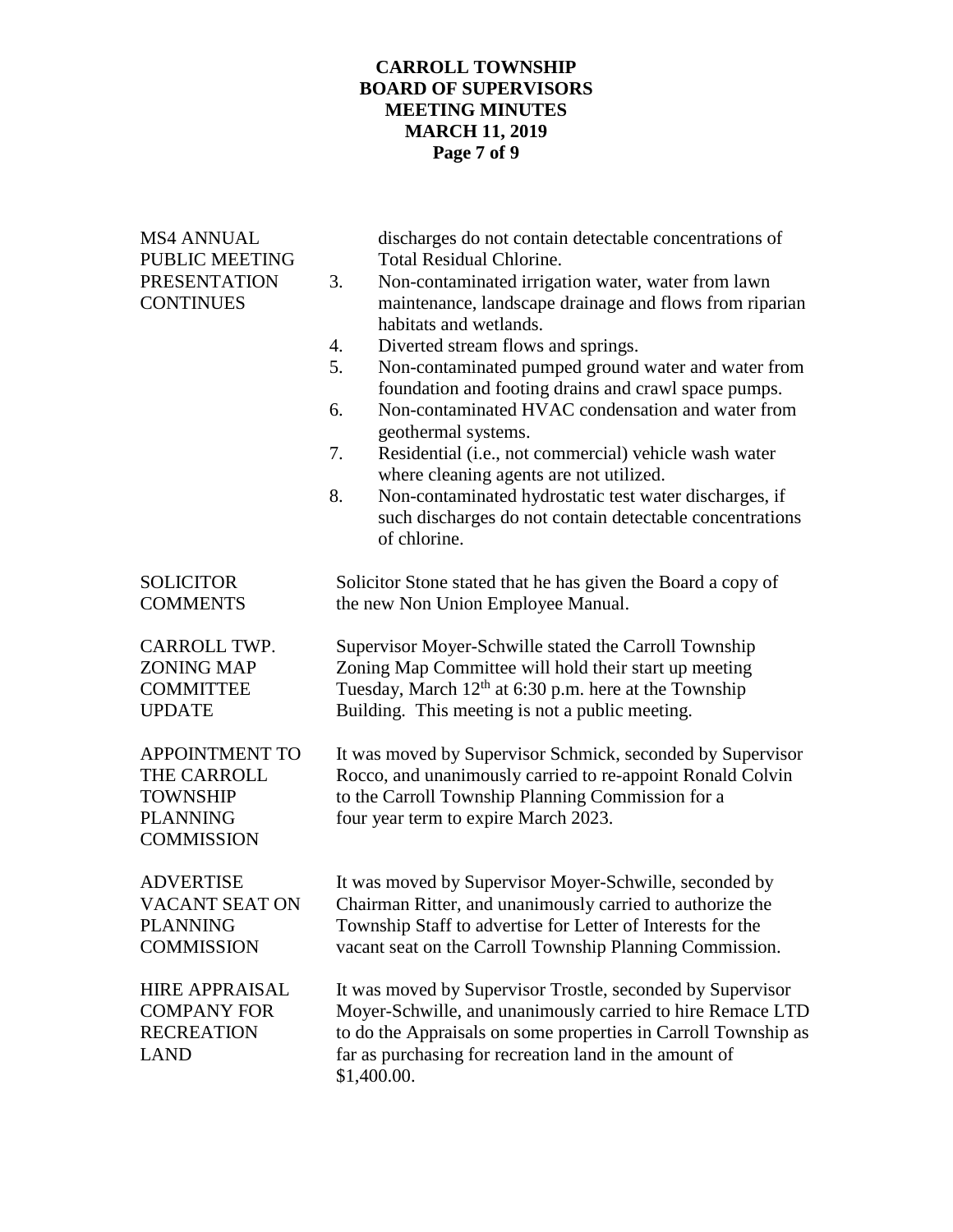## **CARROLL TOWNSHIP BOARD OF SUPERVISORS MEETING MINUTES MARCH 11, 2019 Page 8 of 9**

| <b>OFFICE CLOSED</b><br><b>DATES FROM</b><br><b>MAY 2019 TO</b><br>THE END OF<br>THE YEAR | It was moved by Supervisor Schmick, seconded by Supervisor<br>Moyer-Schwille, and unanimously carried to set the<br>Municipal Office Closed dates from May 2019 and to the end<br>of the year as follows. The Township Municipal Office will be<br>closed on the following days from May 2019 to the end of the<br>year: Memorial Day - May 27, Independence Day - July 4,<br>Labor Day - September 02, Veteran's Day - November 11,<br>Thanksgiving Day - November 28, Friday after Thanksgiving<br>- November 29, Christmas Eve - December 24, Christmas Day<br>- December 25, and New Year's Eve – December 31. |
|-------------------------------------------------------------------------------------------|--------------------------------------------------------------------------------------------------------------------------------------------------------------------------------------------------------------------------------------------------------------------------------------------------------------------------------------------------------------------------------------------------------------------------------------------------------------------------------------------------------------------------------------------------------------------------------------------------------------------|
| <b>MOVE MONEY</b><br>TO CDS                                                               | It was moved by Supervisor Moyer-Schwille, seconded by<br>Supervisor Trostle, and unanimously carried to authorize Faye<br>Romberger, Township Secretary/Treasurer to move Capital<br>Reserve Fund, DAR Fund, Recreation Fund, State Fund,<br>Traffic Improvement Fund, Stormwater Fund, Nation Night<br>Out Fund, Street Lighting Fund, General Fund, Brixmor<br>Escrow, Premier Boar & RV Escrow, Grantham Crossing<br>Escrow, Northside Court Escrow, and Engineer & Inspection<br>Escrow into CDs listed in the Secretary/Treasurer report dated<br>March 04, 2019.                                            |
| <b>CHANGE</b><br>PROPANE GAS<br><b>COMPANIES</b><br><b>TABLED</b>                         | It was moved by Supervisor Schmick, seconded by Supervisor<br>Trostle, and unanimously carried to table the discussion<br>concerning changing propane gas companies until the April 1,<br>2019 Board of Supervisors Work Session.                                                                                                                                                                                                                                                                                                                                                                                  |
|                                                                                           | Supervisor Schmick questioned if the Township should be<br>looking into purchasing a tank instead of renting one.                                                                                                                                                                                                                                                                                                                                                                                                                                                                                                  |
| <b>POLICE REPORT</b>                                                                      | Chief Thomas Wargo presented the Police Report for the<br>month of February 2019.                                                                                                                                                                                                                                                                                                                                                                                                                                                                                                                                  |
|                                                                                           | Supervisor Schmick questioned if we have received any<br>applications for the Part-Time Police Officer Position.                                                                                                                                                                                                                                                                                                                                                                                                                                                                                                   |
| <b>COMMITTEE</b><br><b>REPORTS</b>                                                        | Supervisor Trostle stated that he had contacted the Police<br>Departments back in April 2018 concerning a new police<br>contract and here we are today and we have no contract.                                                                                                                                                                                                                                                                                                                                                                                                                                    |